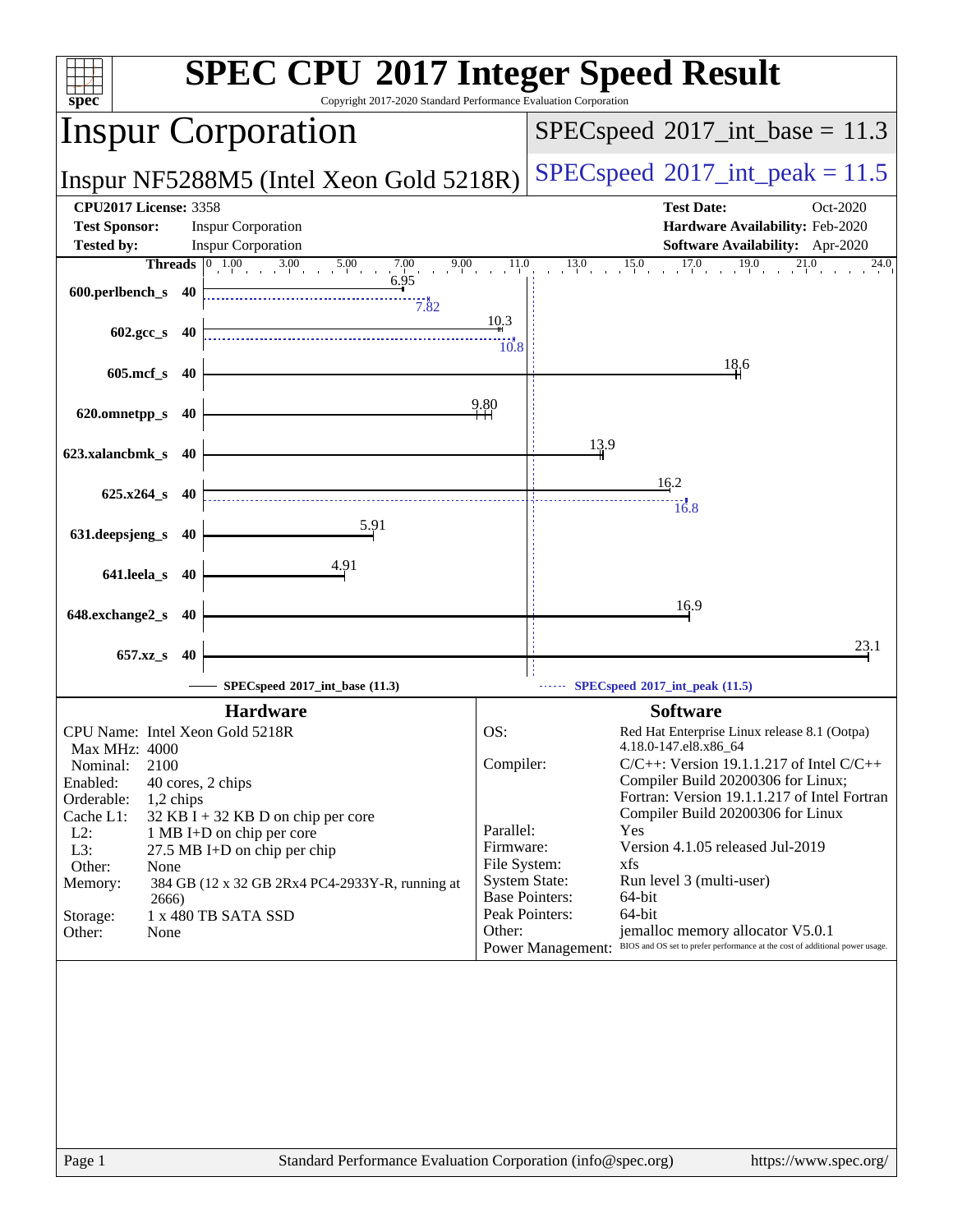

Copyright 2017-2020 Standard Performance Evaluation Corporation

# Inspur Corporation

 $SPECspeed^{\circledcirc}2017\_int\_base = 11.3$  $SPECspeed^{\circledcirc}2017\_int\_base = 11.3$ 

Inspur NF5288M5 (Intel Xeon Gold 5218R) [SPECspeed](http://www.spec.org/auto/cpu2017/Docs/result-fields.html#SPECspeed2017intpeak)<sup>®</sup>[2017\\_int\\_peak = 1](http://www.spec.org/auto/cpu2017/Docs/result-fields.html#SPECspeed2017intpeak)1.5

**[Test Sponsor:](http://www.spec.org/auto/cpu2017/Docs/result-fields.html#TestSponsor)** Inspur Corporation **[Hardware Availability:](http://www.spec.org/auto/cpu2017/Docs/result-fields.html#HardwareAvailability)** Feb-2020

**[CPU2017 License:](http://www.spec.org/auto/cpu2017/Docs/result-fields.html#CPU2017License)** 3358 **[Test Date:](http://www.spec.org/auto/cpu2017/Docs/result-fields.html#TestDate)** Oct-2020 **[Tested by:](http://www.spec.org/auto/cpu2017/Docs/result-fields.html#Testedby)** Inspur Corporation **[Software Availability:](http://www.spec.org/auto/cpu2017/Docs/result-fields.html#SoftwareAvailability)** Apr-2020

#### **[Results Table](http://www.spec.org/auto/cpu2017/Docs/result-fields.html#ResultsTable)**

| <b>Base</b>                                |                |                | <b>Peak</b> |                |       |                |       |                |                |              |                |              |                |              |
|--------------------------------------------|----------------|----------------|-------------|----------------|-------|----------------|-------|----------------|----------------|--------------|----------------|--------------|----------------|--------------|
| <b>Benchmark</b>                           | <b>Threads</b> | <b>Seconds</b> | Ratio       | <b>Seconds</b> | Ratio | <b>Seconds</b> | Ratio | <b>Threads</b> | <b>Seconds</b> | <b>Ratio</b> | <b>Seconds</b> | <b>Ratio</b> | <b>Seconds</b> | <b>Ratio</b> |
| $600.$ perlbench $\mathsf{S}$              | 40             | 255            | 6.95        | 257            | 6.91  | 255            | 6.96  | 40             | 227            | 7.82         | 226            | 7.87         | 227            | 7.81         |
| $602.\text{gcc}\_\text{s}$                 | 40             | 388            | 10.3        | 383            | 10.4  | 386            | 10.3  | 40             | 369            | <b>10.8</b>  | 370            | 10.8         | 367            | 10.8         |
| $605$ .mcf s                               | 40             | 255            | 18.5        | 252            | 18.7  | 254            | 18.6  | 40             | 255            | 18.5         | 252            | 18.7         | 254            | <b>18.6</b>  |
| 620.omnetpp_s                              | 40             | 171            | 9.52        | 162            | 10.0  | 166            | 9.80  | 40             | 171            | 9.52         | 162            | 10.0         | 166            | 9.80         |
| 623.xalancbmk s                            | 40             | 103            | 13.8        | 102            | 13.9  | 102            | 13.9  | 40             | 103            | 13.8         | 102            | 13.9         | 102            | 13.9         |
| 625.x264 s                                 | 40             | 109            | 16.2        | 109            | 16.2  | 109            | 16.2  | 40             | 105            | 16.8         | 105            | 16.8         | 105            | 16.8         |
| 631.deepsjeng_s                            | 40             | 242            | 5.91        | 242            | 5.91  | 243            | 5.90  | 40             | 242            | 5.91         | 242            | 5.91         | 243            | 5.90         |
| 641.leela s                                | 40             | 347            | 4.91        | 347            | 4.92  | 347            | 4.91  | 40             | 347            | 4.91         | 347            | 4.92         | 347            | 4.91         |
| 648.exchange2_s                            | 40             | 174            | 16.9        | 174            | 16.9  | 174            | 16.9  | 40             | 174            | 16.9         | 174            | 16.9         | 174            | 16.9         |
| $657.xz$ <sub>S</sub>                      | 40             | 267            | 23.1        | 267            | 23.1  | 267            | 23.2  | 40             | 267            | 23.1         | 267            | 23.1         | 267            | 23.2         |
| $SPECspeed^{\circ}2017$ int base =<br>11.3 |                |                |             |                |       |                |       |                |                |              |                |              |                |              |

**[SPECspeed](http://www.spec.org/auto/cpu2017/Docs/result-fields.html#SPECspeed2017intpeak)[2017\\_int\\_peak =](http://www.spec.org/auto/cpu2017/Docs/result-fields.html#SPECspeed2017intpeak) 11.5**

Results appear in the [order in which they were run.](http://www.spec.org/auto/cpu2017/Docs/result-fields.html#RunOrder) Bold underlined text [indicates a median measurement](http://www.spec.org/auto/cpu2017/Docs/result-fields.html#Median).

#### **[Compiler Notes](http://www.spec.org/auto/cpu2017/Docs/result-fields.html#CompilerNotes)**

 The inconsistent Compiler version information under Compiler Version section is due to a discrepancy in Intel Compiler. The correct version of C/C++ compiler is: Version 19.1.1.217 Build 20200306 Compiler for Linux The correct version of Fortran compiler is: Version 19.1.1.217 Build 20200306 Compiler for Linux

#### **[Submit Notes](http://www.spec.org/auto/cpu2017/Docs/result-fields.html#SubmitNotes)**

 The numactl mechanism was used to bind copies to processors. The config file option 'submit' was used to generate numactl commands to bind each copy to a specific processor. For details, please see the config file.

### **[Operating System Notes](http://www.spec.org/auto/cpu2017/Docs/result-fields.html#OperatingSystemNotes)**

 Stack size set to unlimited using "ulimit -s unlimited" SCALING\_GOVERNOR set to Performance

#### **[Environment Variables Notes](http://www.spec.org/auto/cpu2017/Docs/result-fields.html#EnvironmentVariablesNotes)**

```
Environment variables set by runcpu before the start of the run:
KMP_AFFINITY = "granularity=fine,scatter"
LD_LIBRARY_PATH = "/home/CPU2017/lib/intel64:/home/CPU2017/je5.0.1-64"
MALLOC_CONF = "retain:true"
OMP_STACKSIZE = "192M"
```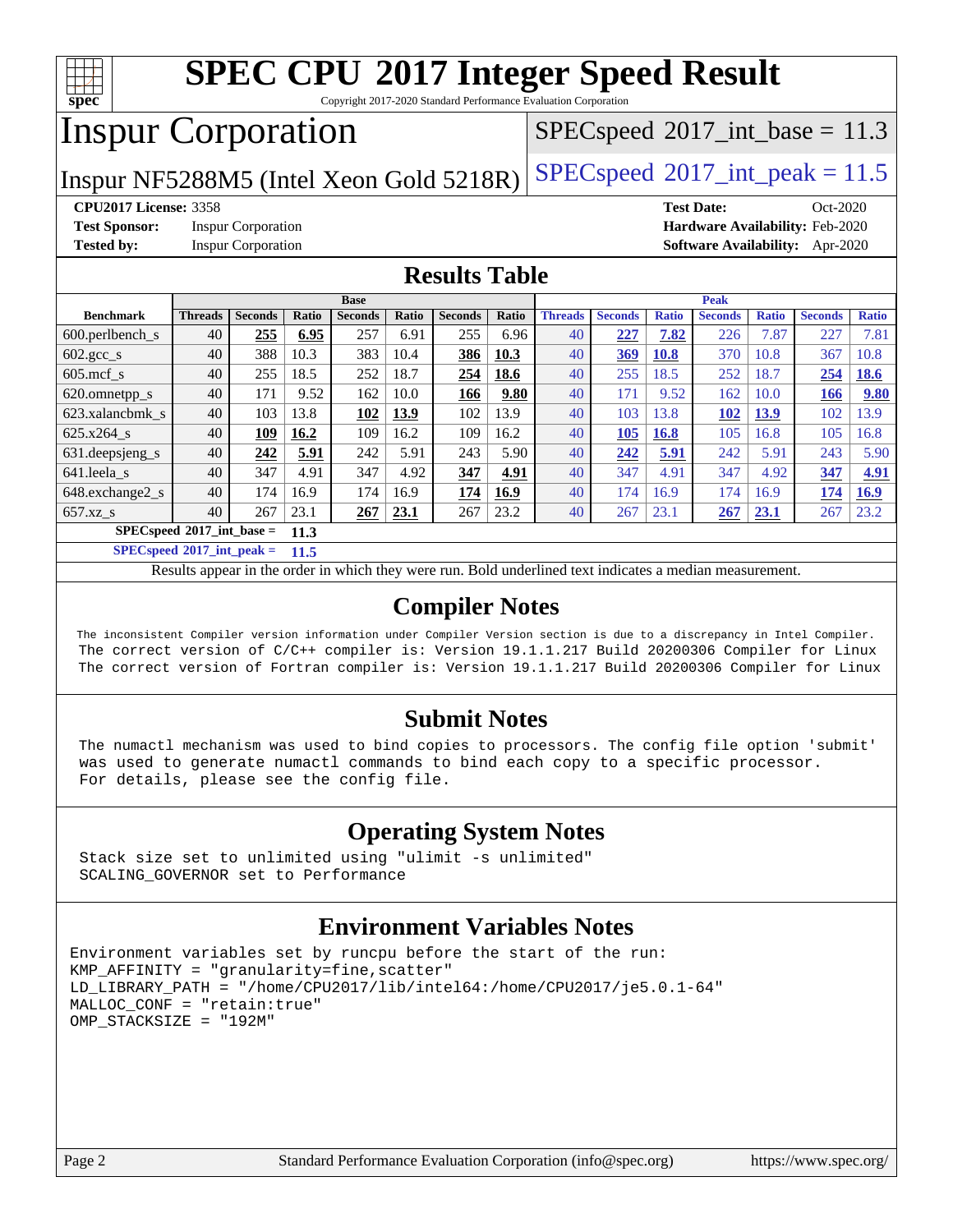| s<br>U<br>æ<br>Ľ |  |  |  |  |
|------------------|--|--|--|--|

Copyright 2017-2020 Standard Performance Evaluation Corporation

## Inspur Corporation

 $SPECspeed^{\circledcirc}2017\_int\_base = 11.3$  $SPECspeed^{\circledcirc}2017\_int\_base = 11.3$ 

Inspur NF5288M5 (Intel Xeon Gold 5218R) [SPECspeed](http://www.spec.org/auto/cpu2017/Docs/result-fields.html#SPECspeed2017intpeak)<sup>®</sup>[2017\\_int\\_peak = 1](http://www.spec.org/auto/cpu2017/Docs/result-fields.html#SPECspeed2017intpeak)1.5

**[Test Sponsor:](http://www.spec.org/auto/cpu2017/Docs/result-fields.html#TestSponsor)** Inspur Corporation **[Hardware Availability:](http://www.spec.org/auto/cpu2017/Docs/result-fields.html#HardwareAvailability)** Feb-2020 **[Tested by:](http://www.spec.org/auto/cpu2017/Docs/result-fields.html#Testedby)** Inspur Corporation **[Software Availability:](http://www.spec.org/auto/cpu2017/Docs/result-fields.html#SoftwareAvailability)** Apr-2020

**[CPU2017 License:](http://www.spec.org/auto/cpu2017/Docs/result-fields.html#CPU2017License)** 3358 **[Test Date:](http://www.spec.org/auto/cpu2017/Docs/result-fields.html#TestDate)** Oct-2020

#### **[General Notes](http://www.spec.org/auto/cpu2017/Docs/result-fields.html#GeneralNotes)**

 Binaries compiled on a system with 1x Intel Core i9-7980XE CPU + 64GB RAM memory using Redhat Enterprise Linux 8.0 Transparent Huge Pages enabled by default Prior to runcpu invocation Filesystem page cache synced and cleared with: sync; echo 3> /proc/sys/vm/drop\_caches runcpu command invoked through numactl i.e.: numactl --interleave=all runcpu <etc>

 NA: The test sponsor attests, as of date of publication, that CVE-2017-5754 (Meltdown) is mitigated in the system as tested and documented. Yes: The test sponsor attests, as of date of publication, that CVE-2017-5753 (Spectre variant 1) is mitigated in the system as tested and documented. Yes: The test sponsor attests, as of date of publication, that CVE-2017-5715 (Spectre variant 2) is mitigated in the system as tested and documented.

 jemalloc, a general purpose malloc implementation built with the RedHat Enterprise 7.5, and the system compiler gcc 4.8.5; sources available from jemalloc.net or <https://github.com/jemalloc/jemalloc/releases>

#### **[Platform Notes](http://www.spec.org/auto/cpu2017/Docs/result-fields.html#PlatformNotes)**

 BIOS configuration: ENERGY\_PERF\_BIAS\_CFG mode set to Performance Hardware Prefetch set to Disable VT Support set to Disable C1E Support set to Disable IMC (Integrated memory controller) Interleaving set to 1-way Sub NUMA Cluster (SNC) set to Enable Intel Hyper Threading Technology set to Disable Sysinfo program /home/CPU2017/bin/sysinfo Rev: r6365 of 2019-08-21 295195f888a3d7edb1e6e46a485a0011 running on localhost.localdomain Mon Oct 26 00:07:40 2020 SUT (System Under Test) info as seen by some common utilities. For more information on this section, see <https://www.spec.org/cpu2017/Docs/config.html#sysinfo> From /proc/cpuinfo model name : Intel(R) Xeon(R) Gold 5218R CPU @ 2.10GHz 2 "physical id"s (chips) 40 "processors" cores, siblings (Caution: counting these is hw and system dependent. The following

**(Continued on next page)**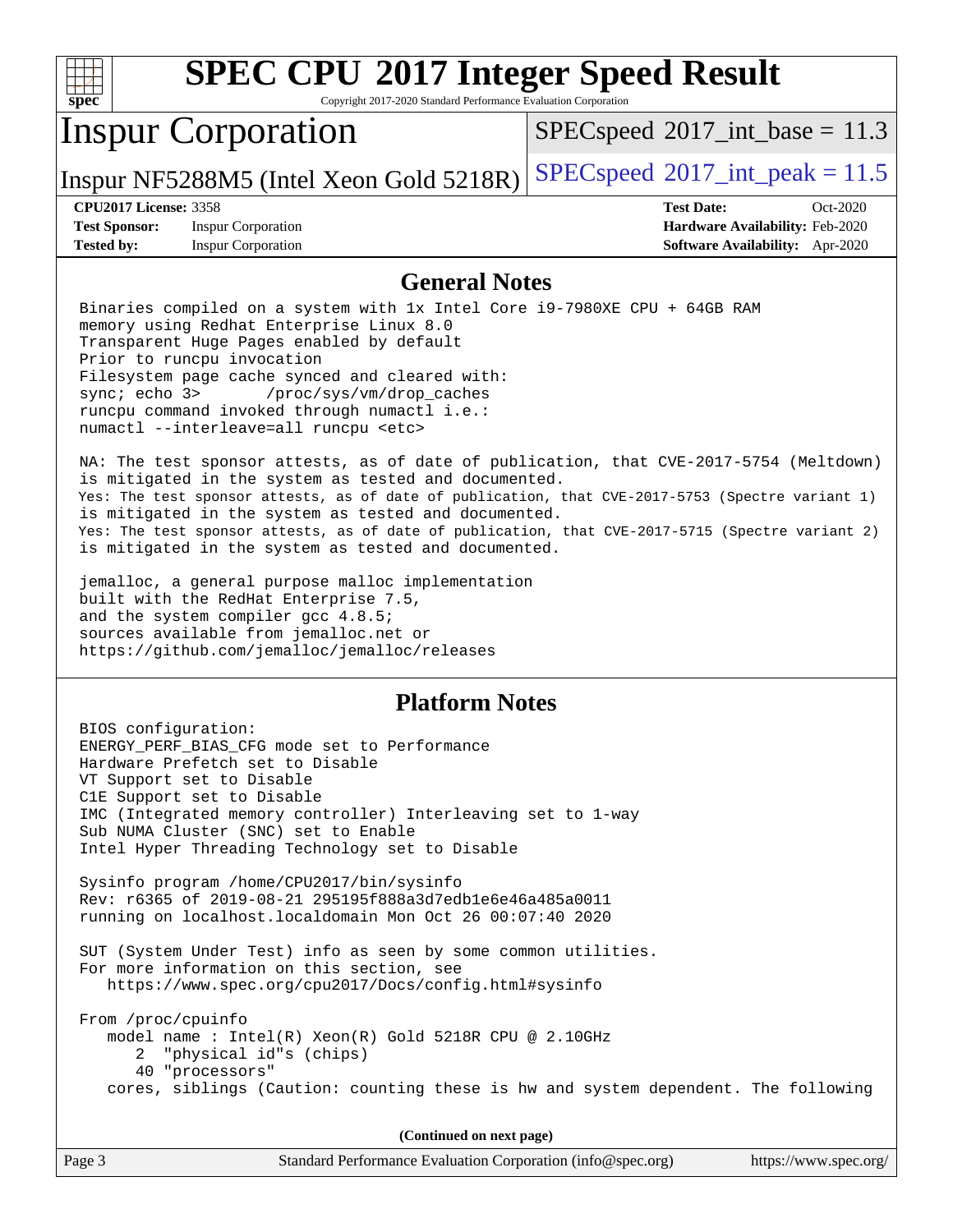|                                                                                                                                                                                                                                                                                                                                                                                                                                                                                           |                                                                                                                                                                                                                  | Copyright 2017-2020 Standard Performance Evaluation Corporation                                                 | <b>SPEC CPU®2017 Integer Speed Result</b>                                                                                                                                                                                                                                                                                                                                                                                                                                                                                                                                                                                                                                                                                                                                                                                                                                                                                                                                                  |                                                                                       |
|-------------------------------------------------------------------------------------------------------------------------------------------------------------------------------------------------------------------------------------------------------------------------------------------------------------------------------------------------------------------------------------------------------------------------------------------------------------------------------------------|------------------------------------------------------------------------------------------------------------------------------------------------------------------------------------------------------------------|-----------------------------------------------------------------------------------------------------------------|--------------------------------------------------------------------------------------------------------------------------------------------------------------------------------------------------------------------------------------------------------------------------------------------------------------------------------------------------------------------------------------------------------------------------------------------------------------------------------------------------------------------------------------------------------------------------------------------------------------------------------------------------------------------------------------------------------------------------------------------------------------------------------------------------------------------------------------------------------------------------------------------------------------------------------------------------------------------------------------------|---------------------------------------------------------------------------------------|
| $spec^*$<br><b>Inspur Corporation</b>                                                                                                                                                                                                                                                                                                                                                                                                                                                     |                                                                                                                                                                                                                  |                                                                                                                 | $SPEC speed^{\circ}2017\_int\_base = 11.3$                                                                                                                                                                                                                                                                                                                                                                                                                                                                                                                                                                                                                                                                                                                                                                                                                                                                                                                                                 |                                                                                       |
| Inspur NF5288M5 (Intel Xeon Gold 5218R)                                                                                                                                                                                                                                                                                                                                                                                                                                                   |                                                                                                                                                                                                                  |                                                                                                                 | $SPEC speed^{\circ}2017\_int\_peak = 11.5$                                                                                                                                                                                                                                                                                                                                                                                                                                                                                                                                                                                                                                                                                                                                                                                                                                                                                                                                                 |                                                                                       |
| <b>CPU2017 License: 3358</b><br><b>Test Sponsor:</b><br><b>Tested by:</b>                                                                                                                                                                                                                                                                                                                                                                                                                 | <b>Inspur Corporation</b><br><b>Inspur Corporation</b>                                                                                                                                                           |                                                                                                                 | <b>Test Date:</b>                                                                                                                                                                                                                                                                                                                                                                                                                                                                                                                                                                                                                                                                                                                                                                                                                                                                                                                                                                          | Oct-2020<br>Hardware Availability: Feb-2020<br><b>Software Availability:</b> Apr-2020 |
|                                                                                                                                                                                                                                                                                                                                                                                                                                                                                           |                                                                                                                                                                                                                  | <b>Platform Notes (Continued)</b>                                                                               |                                                                                                                                                                                                                                                                                                                                                                                                                                                                                                                                                                                                                                                                                                                                                                                                                                                                                                                                                                                            |                                                                                       |
| cpu cores : 20<br>siblings : 20                                                                                                                                                                                                                                                                                                                                                                                                                                                           |                                                                                                                                                                                                                  |                                                                                                                 | excerpts from /proc/cpuinfo might not be reliable. Use with caution.)<br>physical 0: cores 0 1 2 3 4 8 9 10 11 12 16 17 18 19 20 24 25 26 27 28<br>physical 1: cores 0 1 2 3 4 8 9 10 11 12 16 17 18 19 20 24 25 26 27 28                                                                                                                                                                                                                                                                                                                                                                                                                                                                                                                                                                                                                                                                                                                                                                  |                                                                                       |
| From lscpu:<br>Architecture:<br>$CPU$ op-mode( $s$ ):<br>Byte Order:<br>CPU(s):<br>Thread(s) per core:<br>Core(s) per socket:<br>Socket(s):<br>NUMA $node(s)$ :<br>Vendor ID:<br>CPU family:<br>Model:<br>Model name:<br>Stepping:<br>CPU MHz:<br>$CPU$ max $MHz:$<br>CPU min MHz:<br>BogoMIPS:<br>Virtualization:<br>Lld cache:<br>Lli cache:<br>$L2$ cache:<br>L3 cache:<br>NUMA node0 CPU(s):<br>NUMA $node1$ $CPU(s):$<br>Flags:<br>/proc/cpuinfo cache data<br>cache size : 28160 KB | x86_64<br>40<br>On-line CPU(s) list: $0-39$<br>$\mathbf 1$<br>20<br>2<br>2<br>6<br>85<br>7<br>2845.450<br>4000.0000<br>800.0000<br>4200.00<br>$VT - x$<br>32K<br>32K<br>1024K<br>28160K<br>$0 - 19$<br>$20 - 39$ | $32$ -bit, $64$ -bit<br>Little Endian<br>GenuineIntel<br>ospke avx512_vnni md_clear flush_l1d arch_capabilities | $Intel(R) Xeon(R) Gold 5218R CPU @ 2.10GHz$<br>fpu vme de pse tsc msr pae mce cx8 apic sep mtrr pge mca cmov<br>pat pse36 clflush dts acpi mmx fxsr sse sse2 ss ht tm pbe syscall nx pdpe1gb rdtscp<br>lm constant_tsc art arch_perfmon pebs bts rep_good nopl xtopology nonstop_tsc cpuid<br>aperfmperf pni pclmulqdq dtes64 monitor ds_cpl vmx smx est tm2 ssse3 sdbg fma cx16<br>xtpr pdcm pcid dca sse4_1 sse4_2 x2apic movbe popcnt tsc_deadline_timer aes xsave<br>avx f16c rdrand lahf_lm abm 3dnowprefetch cpuid_fault epb cat_13 cdp_13<br>invpcid_single intel_ppin ssbd mba ibrs ibpb stibp ibrs_enhanced tpr_shadow vnmi<br>flexpriority ept vpid fsgsbase tsc_adjust bmil hle avx2 smep bmi2 erms invpcid rtm<br>cqm mpx rdt_a avx512f avx512dq rdseed adx smap clflushopt clwb intel_pt avx512cd<br>avx512bw avx512vl xsaveopt xsavec xgetbvl xsaves cqm_llc cqm_occup_llc cqm_mbm_total<br>cqm_mbm_local dtherm ida arat pln pts hwp hwp_act_window hwp_epp hwp_pkg_req pku |                                                                                       |
|                                                                                                                                                                                                                                                                                                                                                                                                                                                                                           |                                                                                                                                                                                                                  | (Continued on next page)                                                                                        |                                                                                                                                                                                                                                                                                                                                                                                                                                                                                                                                                                                                                                                                                                                                                                                                                                                                                                                                                                                            |                                                                                       |
| Page 4                                                                                                                                                                                                                                                                                                                                                                                                                                                                                    |                                                                                                                                                                                                                  | Standard Performance Evaluation Corporation (info@spec.org)                                                     |                                                                                                                                                                                                                                                                                                                                                                                                                                                                                                                                                                                                                                                                                                                                                                                                                                                                                                                                                                                            | https://www.spec.org/                                                                 |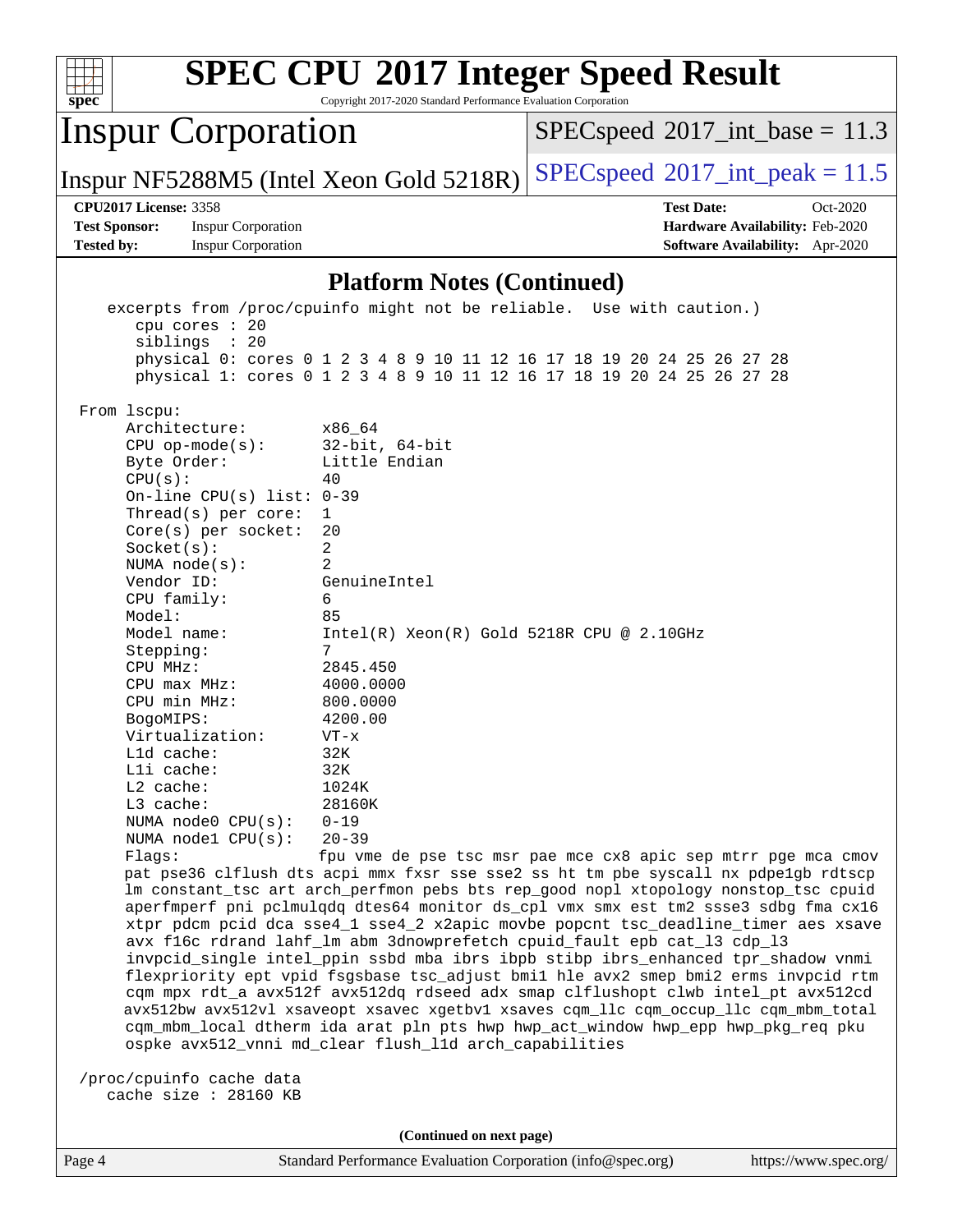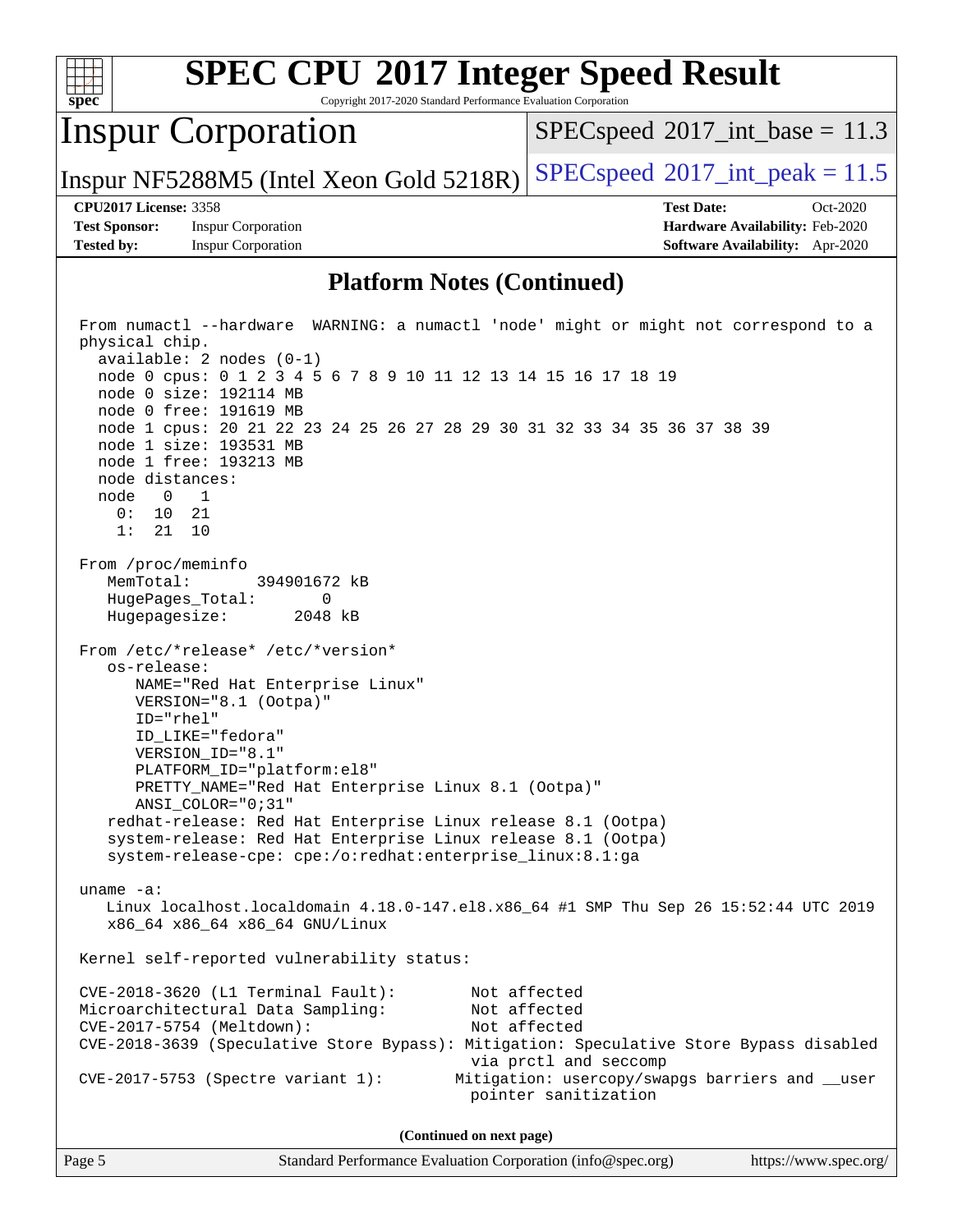| <b>SPEC CPU®2017 Integer Speed Result</b><br>Copyright 2017-2020 Standard Performance Evaluation Corporation<br>$spec^*$                                                                                                                                                                                                                                                                                                                                                |                                                                                                            |
|-------------------------------------------------------------------------------------------------------------------------------------------------------------------------------------------------------------------------------------------------------------------------------------------------------------------------------------------------------------------------------------------------------------------------------------------------------------------------|------------------------------------------------------------------------------------------------------------|
| <b>Inspur Corporation</b>                                                                                                                                                                                                                                                                                                                                                                                                                                               | $SPEC speed^{\circ}2017\_int\_base = 11.3$                                                                 |
| Inspur NF5288M5 (Intel Xeon Gold 5218R)                                                                                                                                                                                                                                                                                                                                                                                                                                 | $SPEC speed^{\circ}2017\_int\_peak = 11.5$                                                                 |
| <b>CPU2017 License: 3358</b><br><b>Test Sponsor:</b><br><b>Inspur Corporation</b><br><b>Inspur Corporation</b><br><b>Tested by:</b>                                                                                                                                                                                                                                                                                                                                     | <b>Test Date:</b><br>Oct-2020<br>Hardware Availability: Feb-2020<br><b>Software Availability:</b> Apr-2020 |
| <b>Platform Notes (Continued)</b>                                                                                                                                                                                                                                                                                                                                                                                                                                       |                                                                                                            |
| $CVE-2017-5715$ (Spectre variant 2):<br>RSB filling                                                                                                                                                                                                                                                                                                                                                                                                                     | Mitigation: Enhanced IBRS, IBPB: conditional,                                                              |
| run-level 3 Oct 26 00:05                                                                                                                                                                                                                                                                                                                                                                                                                                                |                                                                                                            |
| SPEC is set to: /home/CPU2017<br>Size Used Avail Use% Mounted on<br>Filesystem<br>Type<br>/dev/mapper/rhel-home xfs<br>391G<br>From /sys/devices/virtual/dmi/id<br>BIOS:<br>Inspur 4.1.05 07/02/2019                                                                                                                                                                                                                                                                    | 58G 334G 15% / home                                                                                        |
| Vendor:<br>Inspur<br>Product: NF5288M5<br>Product Family: Not specified<br>Serial: 219886866                                                                                                                                                                                                                                                                                                                                                                            |                                                                                                            |
| Additional information from dmidecode follows. WARNING: Use caution when you interpret<br>this section. The 'dmidecode' program reads system data which is "intended to allow<br>hardware to be accurately determined", but the intent may not be met, as there are<br>frequent changes to hardware, firmware, and the "DMTF SMBIOS" standard.<br>Memory:<br>4x NO DIMM NO DIMM<br>12x Samsung M393A4K40CB2-CVF 32 GB 2 rank 2933<br>(End of data from sysinfo program) |                                                                                                            |
| <b>Compiler Version Notes</b>                                                                                                                                                                                                                                                                                                                                                                                                                                           |                                                                                                            |
| 600.perlbench_s(base) 602.gcc_s(base, peak) 605.mcf_s(base, peak)<br>С<br>625.x264_s(base, peak) 657.xz_s(base, peak)                                                                                                                                                                                                                                                                                                                                                   |                                                                                                            |
| Intel(R) C Compiler for applications running on Intel(R) 64, Version 2021.1<br>NextGen Build 20200304<br>Copyright (C) 1985-2020 Intel Corporation. All rights reserved.                                                                                                                                                                                                                                                                                                |                                                                                                            |
| -------------------------<br>  600.perlbench_s(peak)<br>C                                                                                                                                                                                                                                                                                                                                                                                                               | =========================                                                                                  |
| Intel(R) C Intel(R) 64 Compiler for applications running on Intel(R) 64,<br>Version 19.1.1.217 Build 20200306<br>Copyright (C) 1985-2020 Intel Corporation. All rights reserved.                                                                                                                                                                                                                                                                                        |                                                                                                            |
|                                                                                                                                                                                                                                                                                                                                                                                                                                                                         |                                                                                                            |
| (Continued on next page)                                                                                                                                                                                                                                                                                                                                                                                                                                                |                                                                                                            |
| Page 6<br>Standard Performance Evaluation Corporation (info@spec.org)                                                                                                                                                                                                                                                                                                                                                                                                   | https://www.spec.org/                                                                                      |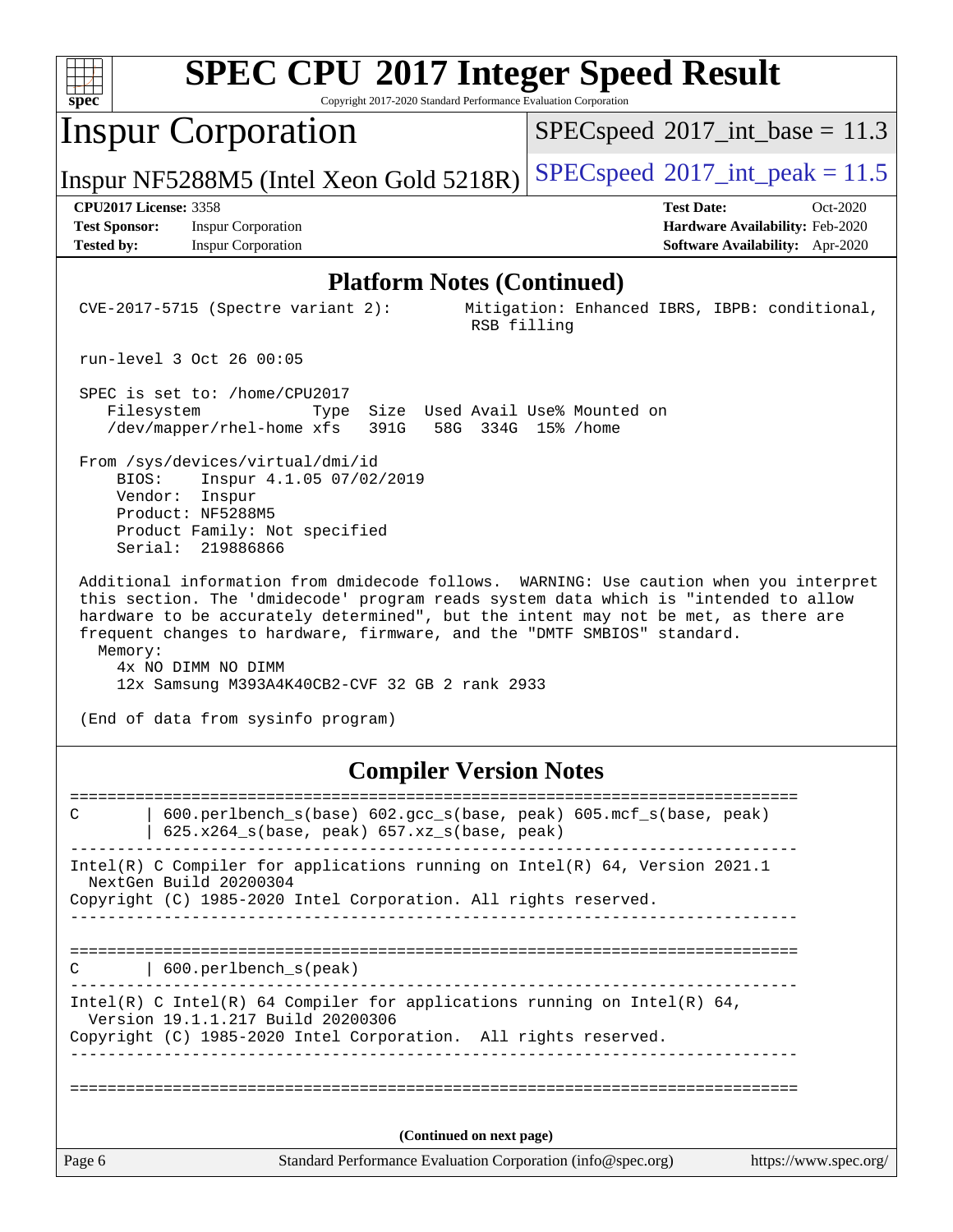| <b>SPEC CPU®2017 Integer Speed Result</b><br>spec <sup>®</sup><br>Copyright 2017-2020 Standard Performance Evaluation Corporation                                                        |                                                                                                     |  |  |  |  |
|------------------------------------------------------------------------------------------------------------------------------------------------------------------------------------------|-----------------------------------------------------------------------------------------------------|--|--|--|--|
| <b>Inspur Corporation</b>                                                                                                                                                                | $SPEC speed^{\circ}2017\_int\_base = 11.3$                                                          |  |  |  |  |
| Inspur NF5288M5 (Intel Xeon Gold 5218R)                                                                                                                                                  | $SPEC speed^{\circ}2017\_int\_peak = 11.5$                                                          |  |  |  |  |
| <b>CPU2017 License: 3358</b><br><b>Test Sponsor:</b><br><b>Inspur Corporation</b><br><b>Tested by:</b><br><b>Inspur Corporation</b>                                                      | <b>Test Date:</b><br>Oct-2020<br>Hardware Availability: Feb-2020<br>Software Availability: Apr-2020 |  |  |  |  |
| <b>Compiler Version Notes (Continued)</b>                                                                                                                                                |                                                                                                     |  |  |  |  |
| 600.perlbench_s(base) 602.gcc_s(base, peak) 605.mcf_s(base, peak)<br>C<br>$625.x264_s(base, peak)$ 657.xz <sub>_S</sub> (base, peak)                                                     |                                                                                                     |  |  |  |  |
| Intel(R) C Compiler for applications running on Intel(R) 64, Version 2021.1<br>NextGen Build 20200304<br>Copyright (C) 1985-2020 Intel Corporation. All rights reserved.                 |                                                                                                     |  |  |  |  |
| 600.perlbench s(peak)                                                                                                                                                                    |                                                                                                     |  |  |  |  |
| Intel(R) C Intel(R) 64 Compiler for applications running on Intel(R) 64,<br>Version 19.1.1.217 Build 20200306<br>Copyright (C) 1985-2020 Intel Corporation. All rights reserved.         |                                                                                                     |  |  |  |  |
| 620.omnetpp_s(base, peak) 623.xalancbmk_s(base, peak)<br>$C++$<br>631.deepsjeng_s(base, peak) 641.leela_s(base, peak)                                                                    |                                                                                                     |  |  |  |  |
| Intel(R) C++ Compiler for applications running on Intel(R) 64, Version 2021.1<br>NextGen Build 20200304<br>Copyright (C) 1985-2020 Intel Corporation. All rights reserved.               |                                                                                                     |  |  |  |  |
| Fortran   648. exchange2_s(base, peak)                                                                                                                                                   |                                                                                                     |  |  |  |  |
| Intel(R) Fortran Intel(R) 64 Compiler for applications running on $Intel(R)$<br>64, Version 19.1.1.217 Build 20200306<br>Copyright (C) 1985-2020 Intel Corporation. All rights reserved. |                                                                                                     |  |  |  |  |
| <b>Base Compiler Invocation</b>                                                                                                                                                          |                                                                                                     |  |  |  |  |
| C benchmarks:<br>icc                                                                                                                                                                     |                                                                                                     |  |  |  |  |
| $C_{++}$ benchmarks:                                                                                                                                                                     |                                                                                                     |  |  |  |  |

[icpc](http://www.spec.org/cpu2017/results/res2020q4/cpu2017-20201109-24375.flags.html#user_CXXbase_intel_icpc_c510b6838c7f56d33e37e94d029a35b4a7bccf4766a728ee175e80a419847e808290a9b78be685c44ab727ea267ec2f070ec5dc83b407c0218cded6866a35d07)

[Fortran benchmarks](http://www.spec.org/auto/cpu2017/Docs/result-fields.html#Fortranbenchmarks): [ifort](http://www.spec.org/cpu2017/results/res2020q4/cpu2017-20201109-24375.flags.html#user_FCbase_intel_ifort_8111460550e3ca792625aed983ce982f94888b8b503583aa7ba2b8303487b4d8a21a13e7191a45c5fd58ff318f48f9492884d4413fa793fd88dd292cad7027ca)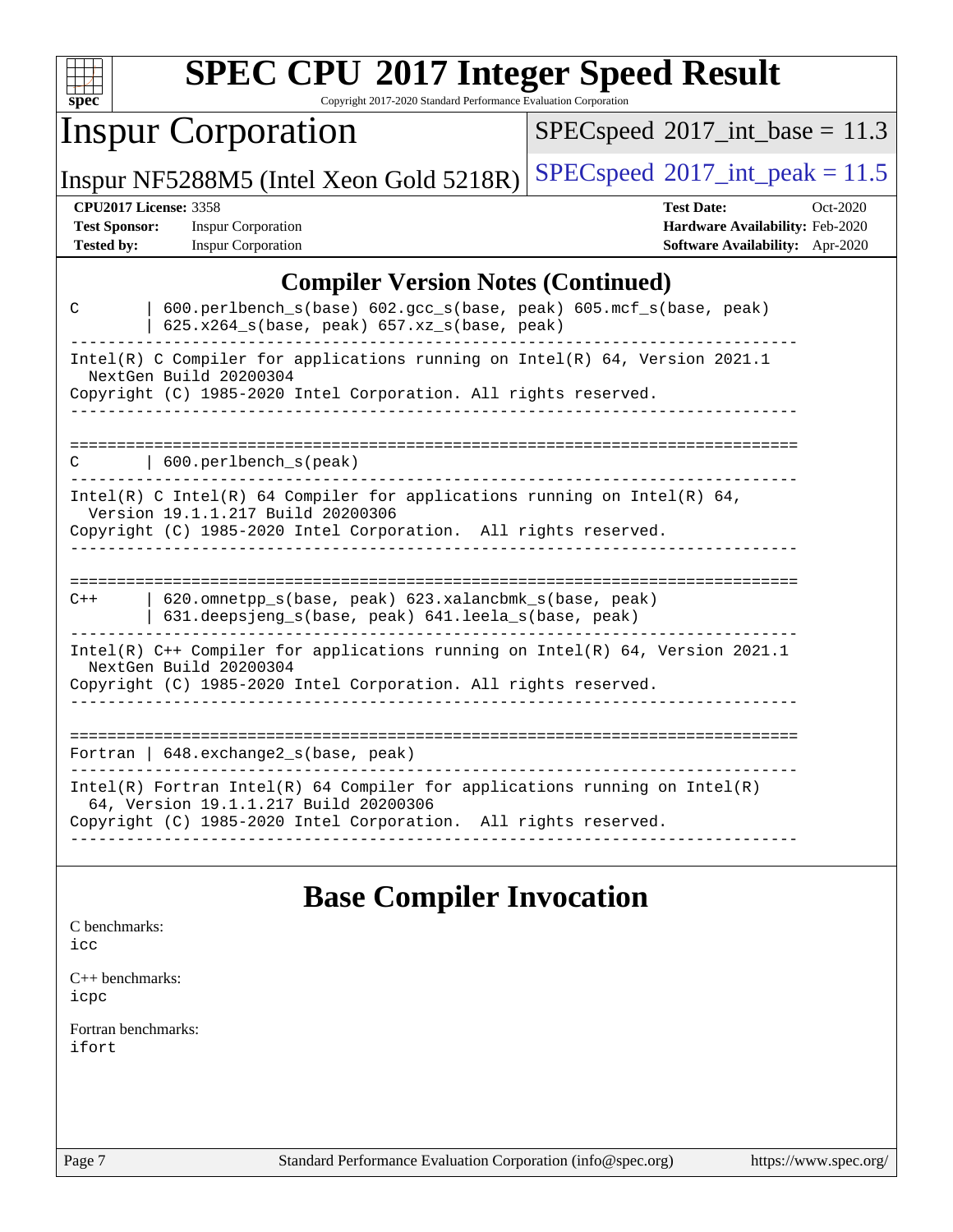

Copyright 2017-2020 Standard Performance Evaluation Corporation

## Inspur Corporation

 $SPECspeed^{\circ}2017\_int\_base = 11.3$  $SPECspeed^{\circ}2017\_int\_base = 11.3$ 

Inspur NF5288M5 (Intel Xeon Gold 5218R) [SPECspeed](http://www.spec.org/auto/cpu2017/Docs/result-fields.html#SPECspeed2017intpeak)<sup>®</sup>[2017\\_int\\_peak = 1](http://www.spec.org/auto/cpu2017/Docs/result-fields.html#SPECspeed2017intpeak)1.5

**[Test Sponsor:](http://www.spec.org/auto/cpu2017/Docs/result-fields.html#TestSponsor)** Inspur Corporation **[Hardware Availability:](http://www.spec.org/auto/cpu2017/Docs/result-fields.html#HardwareAvailability)** Feb-2020

**[CPU2017 License:](http://www.spec.org/auto/cpu2017/Docs/result-fields.html#CPU2017License)** 3358 **[Test Date:](http://www.spec.org/auto/cpu2017/Docs/result-fields.html#TestDate)** Oct-2020 **[Tested by:](http://www.spec.org/auto/cpu2017/Docs/result-fields.html#Testedby)** Inspur Corporation **[Software Availability:](http://www.spec.org/auto/cpu2017/Docs/result-fields.html#SoftwareAvailability)** Apr-2020

### **[Base Portability Flags](http://www.spec.org/auto/cpu2017/Docs/result-fields.html#BasePortabilityFlags)**

 600.perlbench\_s: [-DSPEC\\_LP64](http://www.spec.org/cpu2017/results/res2020q4/cpu2017-20201109-24375.flags.html#b600.perlbench_s_basePORTABILITY_DSPEC_LP64) [-DSPEC\\_LINUX\\_X64](http://www.spec.org/cpu2017/results/res2020q4/cpu2017-20201109-24375.flags.html#b600.perlbench_s_baseCPORTABILITY_DSPEC_LINUX_X64) 602.gcc\_s: [-DSPEC\\_LP64](http://www.spec.org/cpu2017/results/res2020q4/cpu2017-20201109-24375.flags.html#suite_basePORTABILITY602_gcc_s_DSPEC_LP64) 605.mcf\_s: [-DSPEC\\_LP64](http://www.spec.org/cpu2017/results/res2020q4/cpu2017-20201109-24375.flags.html#suite_basePORTABILITY605_mcf_s_DSPEC_LP64) 620.omnetpp\_s: [-DSPEC\\_LP64](http://www.spec.org/cpu2017/results/res2020q4/cpu2017-20201109-24375.flags.html#suite_basePORTABILITY620_omnetpp_s_DSPEC_LP64) 623.xalancbmk\_s: [-DSPEC\\_LP64](http://www.spec.org/cpu2017/results/res2020q4/cpu2017-20201109-24375.flags.html#suite_basePORTABILITY623_xalancbmk_s_DSPEC_LP64) [-DSPEC\\_LINUX](http://www.spec.org/cpu2017/results/res2020q4/cpu2017-20201109-24375.flags.html#b623.xalancbmk_s_baseCXXPORTABILITY_DSPEC_LINUX) 625.x264\_s: [-DSPEC\\_LP64](http://www.spec.org/cpu2017/results/res2020q4/cpu2017-20201109-24375.flags.html#suite_basePORTABILITY625_x264_s_DSPEC_LP64) 631.deepsjeng\_s: [-DSPEC\\_LP64](http://www.spec.org/cpu2017/results/res2020q4/cpu2017-20201109-24375.flags.html#suite_basePORTABILITY631_deepsjeng_s_DSPEC_LP64) 641.leela\_s: [-DSPEC\\_LP64](http://www.spec.org/cpu2017/results/res2020q4/cpu2017-20201109-24375.flags.html#suite_basePORTABILITY641_leela_s_DSPEC_LP64) 648.exchange2\_s: [-DSPEC\\_LP64](http://www.spec.org/cpu2017/results/res2020q4/cpu2017-20201109-24375.flags.html#suite_basePORTABILITY648_exchange2_s_DSPEC_LP64) 657.xz\_s: [-DSPEC\\_LP64](http://www.spec.org/cpu2017/results/res2020q4/cpu2017-20201109-24375.flags.html#suite_basePORTABILITY657_xz_s_DSPEC_LP64)

## **[Base Optimization Flags](http://www.spec.org/auto/cpu2017/Docs/result-fields.html#BaseOptimizationFlags)**

#### [C benchmarks](http://www.spec.org/auto/cpu2017/Docs/result-fields.html#Cbenchmarks):

```
-m64 -qnextgen -std=c11
-Wl,-plugin-opt=-x86-branches-within-32B-boundaries -Wl,-z,muldefs
-xCORE-AVX512 -O3 -ffast-math -flto -mfpmath=sse -funroll-loops
-fuse-ld=gold -qopt-mem-layout-trans=4 -fopenmp -DSPEC_OPENMP
-L/usr/local/jemalloc64-5.0.1/lib -ljemalloc
```
#### [C++ benchmarks:](http://www.spec.org/auto/cpu2017/Docs/result-fields.html#CXXbenchmarks)

[-m64](http://www.spec.org/cpu2017/results/res2020q4/cpu2017-20201109-24375.flags.html#user_CXXbase_m64-icc) [-qnextgen](http://www.spec.org/cpu2017/results/res2020q4/cpu2017-20201109-24375.flags.html#user_CXXbase_f-qnextgen) [-Wl,-plugin-opt=-x86-branches-within-32B-boundaries](http://www.spec.org/cpu2017/results/res2020q4/cpu2017-20201109-24375.flags.html#user_CXXbase_f-x86-branches-within-32B-boundaries_0098b4e4317ae60947b7b728078a624952a08ac37a3c797dfb4ffeb399e0c61a9dd0f2f44ce917e9361fb9076ccb15e7824594512dd315205382d84209e912f3) [-Wl,-z,muldefs](http://www.spec.org/cpu2017/results/res2020q4/cpu2017-20201109-24375.flags.html#user_CXXbase_link_force_multiple1_b4cbdb97b34bdee9ceefcfe54f4c8ea74255f0b02a4b23e853cdb0e18eb4525ac79b5a88067c842dd0ee6996c24547a27a4b99331201badda8798ef8a743f577) [-xCORE-AVX512](http://www.spec.org/cpu2017/results/res2020q4/cpu2017-20201109-24375.flags.html#user_CXXbase_f-xCORE-AVX512) [-O3](http://www.spec.org/cpu2017/results/res2020q4/cpu2017-20201109-24375.flags.html#user_CXXbase_f-O3) [-ffast-math](http://www.spec.org/cpu2017/results/res2020q4/cpu2017-20201109-24375.flags.html#user_CXXbase_f-ffast-math) [-flto](http://www.spec.org/cpu2017/results/res2020q4/cpu2017-20201109-24375.flags.html#user_CXXbase_f-flto) [-mfpmath=sse](http://www.spec.org/cpu2017/results/res2020q4/cpu2017-20201109-24375.flags.html#user_CXXbase_f-mfpmath_70eb8fac26bde974f8ab713bc9086c5621c0b8d2f6c86f38af0bd7062540daf19db5f3a066d8c6684be05d84c9b6322eb3b5be6619d967835195b93d6c02afa1) [-funroll-loops](http://www.spec.org/cpu2017/results/res2020q4/cpu2017-20201109-24375.flags.html#user_CXXbase_f-funroll-loops) [-fuse-ld=gold](http://www.spec.org/cpu2017/results/res2020q4/cpu2017-20201109-24375.flags.html#user_CXXbase_f-fuse-ld_920b3586e2b8c6e0748b9c84fa9b744736ba725a32cab14ad8f3d4ad28eecb2f59d1144823d2e17006539a88734fe1fc08fc3035f7676166309105a78aaabc32) [-qopt-mem-layout-trans=4](http://www.spec.org/cpu2017/results/res2020q4/cpu2017-20201109-24375.flags.html#user_CXXbase_f-qopt-mem-layout-trans_fa39e755916c150a61361b7846f310bcdf6f04e385ef281cadf3647acec3f0ae266d1a1d22d972a7087a248fd4e6ca390a3634700869573d231a252c784941a8) [-L/usr/local/IntelCompiler19/compilers\\_and\\_libraries\\_2020.1.217/linux/compiler/lib/intel64\\_lin](http://www.spec.org/cpu2017/results/res2020q4/cpu2017-20201109-24375.flags.html#user_CXXbase_linkpath_2cb6f503891ebf8baee7515f4e7d4ec1217444d1d05903cc0091ac4158de400651d2b2313a9fa414cb8a8f0e16ab029634f5c6db340f400369c190d4db8a54a0) [-lqkmalloc](http://www.spec.org/cpu2017/results/res2020q4/cpu2017-20201109-24375.flags.html#user_CXXbase_qkmalloc_link_lib_79a818439969f771c6bc311cfd333c00fc099dad35c030f5aab9dda831713d2015205805422f83de8875488a2991c0a156aaa600e1f9138f8fc37004abc96dc5)

#### [Fortran benchmarks:](http://www.spec.org/auto/cpu2017/Docs/result-fields.html#Fortranbenchmarks)

```
-m64 -Wl,-plugin-opt=-x86-branches-within-32B-boundaries -xCORE-AVX512
-O3 -ipo -no-prec-div -qopt-mem-layout-trans=4
-nostandard-realloc-lhs -align array32byte
-mbranches-within-32B-boundaries
```
## **[Peak Compiler Invocation](http://www.spec.org/auto/cpu2017/Docs/result-fields.html#PeakCompilerInvocation)**

[C benchmarks](http://www.spec.org/auto/cpu2017/Docs/result-fields.html#Cbenchmarks): [icc](http://www.spec.org/cpu2017/results/res2020q4/cpu2017-20201109-24375.flags.html#user_CCpeak_intel_icc_66fc1ee009f7361af1fbd72ca7dcefbb700085f36577c54f309893dd4ec40d12360134090235512931783d35fd58c0460139e722d5067c5574d8eaf2b3e37e92)

[C++ benchmarks:](http://www.spec.org/auto/cpu2017/Docs/result-fields.html#CXXbenchmarks) [icpc](http://www.spec.org/cpu2017/results/res2020q4/cpu2017-20201109-24375.flags.html#user_CXXpeak_intel_icpc_c510b6838c7f56d33e37e94d029a35b4a7bccf4766a728ee175e80a419847e808290a9b78be685c44ab727ea267ec2f070ec5dc83b407c0218cded6866a35d07)

**(Continued on next page)**

Page 8 Standard Performance Evaluation Corporation [\(info@spec.org\)](mailto:info@spec.org) <https://www.spec.org/>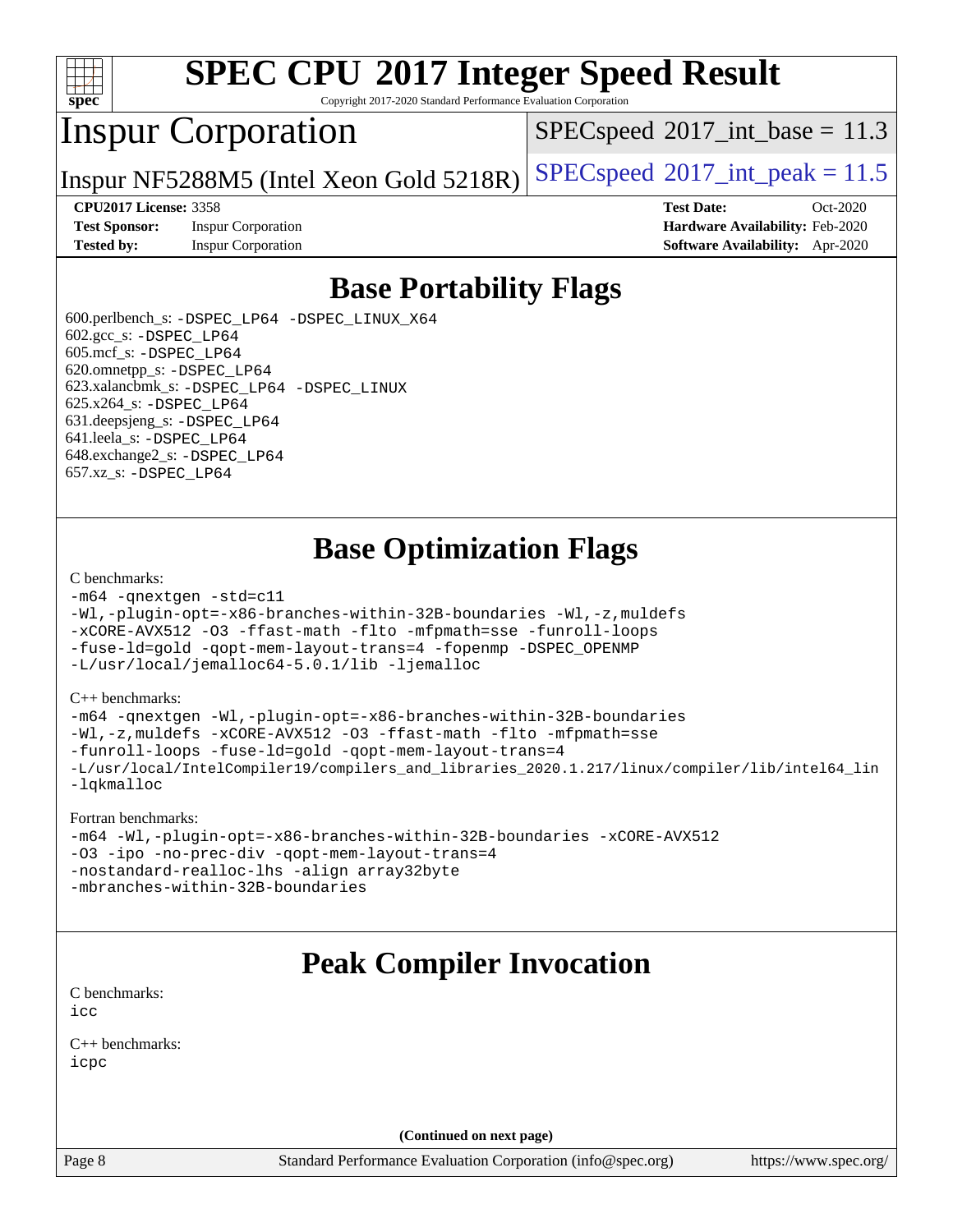

Copyright 2017-2020 Standard Performance Evaluation Corporation

## Inspur Corporation

 $SPECspeed^{\circ}2017\_int\_base = 11.3$  $SPECspeed^{\circ}2017\_int\_base = 11.3$ 

Inspur NF5288M5 (Intel Xeon Gold 5218R) [SPECspeed](http://www.spec.org/auto/cpu2017/Docs/result-fields.html#SPECspeed2017intpeak)<sup>®</sup>[2017\\_int\\_peak = 1](http://www.spec.org/auto/cpu2017/Docs/result-fields.html#SPECspeed2017intpeak)1.5

**[Tested by:](http://www.spec.org/auto/cpu2017/Docs/result-fields.html#Testedby)** Inspur Corporation **[Software Availability:](http://www.spec.org/auto/cpu2017/Docs/result-fields.html#SoftwareAvailability)** Apr-2020

**[CPU2017 License:](http://www.spec.org/auto/cpu2017/Docs/result-fields.html#CPU2017License)** 3358 **[Test Date:](http://www.spec.org/auto/cpu2017/Docs/result-fields.html#TestDate)** Oct-2020 **[Test Sponsor:](http://www.spec.org/auto/cpu2017/Docs/result-fields.html#TestSponsor)** Inspur Corporation **[Hardware Availability:](http://www.spec.org/auto/cpu2017/Docs/result-fields.html#HardwareAvailability)** Feb-2020

# **[Peak Compiler Invocation \(Continued\)](http://www.spec.org/auto/cpu2017/Docs/result-fields.html#PeakCompilerInvocation)**

[Fortran benchmarks](http://www.spec.org/auto/cpu2017/Docs/result-fields.html#Fortranbenchmarks):

[ifort](http://www.spec.org/cpu2017/results/res2020q4/cpu2017-20201109-24375.flags.html#user_FCpeak_intel_ifort_8111460550e3ca792625aed983ce982f94888b8b503583aa7ba2b8303487b4d8a21a13e7191a45c5fd58ff318f48f9492884d4413fa793fd88dd292cad7027ca)

### **[Peak Portability Flags](http://www.spec.org/auto/cpu2017/Docs/result-fields.html#PeakPortabilityFlags)**

 600.perlbench\_s: [-DSPEC\\_LP64](http://www.spec.org/cpu2017/results/res2020q4/cpu2017-20201109-24375.flags.html#b600.perlbench_s_peakPORTABILITY_DSPEC_LP64) [-DSPEC\\_LINUX\\_X64](http://www.spec.org/cpu2017/results/res2020q4/cpu2017-20201109-24375.flags.html#b600.perlbench_s_peakCPORTABILITY_DSPEC_LINUX_X64) 602.gcc\_s: [-DSPEC\\_LP64](http://www.spec.org/cpu2017/results/res2020q4/cpu2017-20201109-24375.flags.html#suite_peakCCLD602_gcc_s_DSPEC_LP64)(\*) [-DSPEC\\_LP64](http://www.spec.org/cpu2017/results/res2020q4/cpu2017-20201109-24375.flags.html#suite_peakPORTABILITY602_gcc_s_DSPEC_LP64) 605.mcf\_s: [-DSPEC\\_LP64](http://www.spec.org/cpu2017/results/res2020q4/cpu2017-20201109-24375.flags.html#suite_peakPORTABILITY605_mcf_s_DSPEC_LP64) 620.omnetpp\_s: [-DSPEC\\_LP64](http://www.spec.org/cpu2017/results/res2020q4/cpu2017-20201109-24375.flags.html#suite_peakPORTABILITY620_omnetpp_s_DSPEC_LP64) 623.xalancbmk\_s: [-DSPEC\\_LP64](http://www.spec.org/cpu2017/results/res2020q4/cpu2017-20201109-24375.flags.html#suite_peakPORTABILITY623_xalancbmk_s_DSPEC_LP64) [-DSPEC\\_LINUX](http://www.spec.org/cpu2017/results/res2020q4/cpu2017-20201109-24375.flags.html#b623.xalancbmk_s_peakCXXPORTABILITY_DSPEC_LINUX) 625.x264\_s: [-DSPEC\\_LP64](http://www.spec.org/cpu2017/results/res2020q4/cpu2017-20201109-24375.flags.html#suite_peakPORTABILITY625_x264_s_DSPEC_LP64) 631.deepsjeng\_s: [-DSPEC\\_LP64](http://www.spec.org/cpu2017/results/res2020q4/cpu2017-20201109-24375.flags.html#suite_peakPORTABILITY631_deepsjeng_s_DSPEC_LP64) 641.leela\_s: [-DSPEC\\_LP64](http://www.spec.org/cpu2017/results/res2020q4/cpu2017-20201109-24375.flags.html#suite_peakPORTABILITY641_leela_s_DSPEC_LP64) 648.exchange2\_s: [-DSPEC\\_LP64](http://www.spec.org/cpu2017/results/res2020q4/cpu2017-20201109-24375.flags.html#suite_peakPORTABILITY648_exchange2_s_DSPEC_LP64) 657.xz\_s: [-DSPEC\\_LP64](http://www.spec.org/cpu2017/results/res2020q4/cpu2017-20201109-24375.flags.html#suite_peakPORTABILITY657_xz_s_DSPEC_LP64)

(\*) Indicates a portability flag that was found in a non-portability variable.

# **[Peak Optimization Flags](http://www.spec.org/auto/cpu2017/Docs/result-fields.html#PeakOptimizationFlags)**

[C benchmarks](http://www.spec.org/auto/cpu2017/Docs/result-fields.html#Cbenchmarks):

```
 600.perlbench_s: -Wl,-z,muldefs -prof-gen(pass 1) -prof-use(pass 2)
-xCORE-AVX512 -ipo -O3 -no-prec-div
-qopt-mem-layout-trans=4 -fno-strict-overflow
-mbranches-within-32B-boundaries
-L/usr/local/jemalloc64-5.0.1/lib -ljemalloc
```
 602.gcc\_s: [-m64](http://www.spec.org/cpu2017/results/res2020q4/cpu2017-20201109-24375.flags.html#user_peakCCLD602_gcc_s_m64-icc) [-qnextgen](http://www.spec.org/cpu2017/results/res2020q4/cpu2017-20201109-24375.flags.html#user_peakCCLD602_gcc_s_f-qnextgen) [-std=c11](http://www.spec.org/cpu2017/results/res2020q4/cpu2017-20201109-24375.flags.html#user_peakCCLD602_gcc_s_std-icc-std_0e1c27790398a4642dfca32ffe6c27b5796f9c2d2676156f2e42c9c44eaad0c049b1cdb667a270c34d979996257aeb8fc440bfb01818dbc9357bd9d174cb8524) [-fuse-ld=gold](http://www.spec.org/cpu2017/results/res2020q4/cpu2017-20201109-24375.flags.html#user_peakCCLD602_gcc_s_f-fuse-ld_920b3586e2b8c6e0748b9c84fa9b744736ba725a32cab14ad8f3d4ad28eecb2f59d1144823d2e17006539a88734fe1fc08fc3035f7676166309105a78aaabc32) [-Wl,-plugin-opt=-x86-branches-within-32B-boundaries](http://www.spec.org/cpu2017/results/res2020q4/cpu2017-20201109-24375.flags.html#user_peakLDFLAGS602_gcc_s_f-x86-branches-within-32B-boundaries_0098b4e4317ae60947b7b728078a624952a08ac37a3c797dfb4ffeb399e0c61a9dd0f2f44ce917e9361fb9076ccb15e7824594512dd315205382d84209e912f3) [-Wl,-z,muldefs](http://www.spec.org/cpu2017/results/res2020q4/cpu2017-20201109-24375.flags.html#user_peakEXTRA_LDFLAGS602_gcc_s_link_force_multiple1_b4cbdb97b34bdee9ceefcfe54f4c8ea74255f0b02a4b23e853cdb0e18eb4525ac79b5a88067c842dd0ee6996c24547a27a4b99331201badda8798ef8a743f577) [-fprofile-generate](http://www.spec.org/cpu2017/results/res2020q4/cpu2017-20201109-24375.flags.html#user_peakPASS1_CFLAGSPASS1_LDFLAGS602_gcc_s_fprofile-generate)(pass 1) [-fprofile-use=default.profdata](http://www.spec.org/cpu2017/results/res2020q4/cpu2017-20201109-24375.flags.html#user_peakPASS2_CFLAGSPASS2_LDFLAGS602_gcc_s_fprofile-use_56aeee182b92ec249f9670f17c9b8e7d83fe2d25538e35a2cf64c434b579a2235a8b8fc66ef5678d24461366bbab9d486c870d8a72905233fc08e43eefe3cd80)(pass 2) [-xCORE-AVX512](http://www.spec.org/cpu2017/results/res2020q4/cpu2017-20201109-24375.flags.html#user_peakCOPTIMIZEPASS1_CFLAGSPASS1_LDFLAGS602_gcc_s_f-xCORE-AVX512) [-flto](http://www.spec.org/cpu2017/results/res2020q4/cpu2017-20201109-24375.flags.html#user_peakCOPTIMIZEPASS1_CFLAGSPASS1_LDFLAGS602_gcc_s_f-flto) [-Ofast](http://www.spec.org/cpu2017/results/res2020q4/cpu2017-20201109-24375.flags.html#user_peakPASS1_CFLAGSPASS1_LDFLAGS602_gcc_s_f-Ofast)(pass 1) [-O3](http://www.spec.org/cpu2017/results/res2020q4/cpu2017-20201109-24375.flags.html#user_peakCOPTIMIZE602_gcc_s_f-O3) [-ffast-math](http://www.spec.org/cpu2017/results/res2020q4/cpu2017-20201109-24375.flags.html#user_peakCOPTIMIZE602_gcc_s_f-ffast-math) [-qopt-mem-layout-trans=4](http://www.spec.org/cpu2017/results/res2020q4/cpu2017-20201109-24375.flags.html#user_peakCOPTIMIZE602_gcc_s_f-qopt-mem-layout-trans_fa39e755916c150a61361b7846f310bcdf6f04e385ef281cadf3647acec3f0ae266d1a1d22d972a7087a248fd4e6ca390a3634700869573d231a252c784941a8) [-L/usr/local/jemalloc64-5.0.1/lib](http://www.spec.org/cpu2017/results/res2020q4/cpu2017-20201109-24375.flags.html#user_peakEXTRA_LIBS602_gcc_s_jemalloc_link_path64_1_cc289568b1a6c0fd3b62c91b824c27fcb5af5e8098e6ad028160d21144ef1b8aef3170d2acf0bee98a8da324cfe4f67d0a3d0c4cc4673d993d694dc2a0df248b) [-ljemalloc](http://www.spec.org/cpu2017/results/res2020q4/cpu2017-20201109-24375.flags.html#user_peakEXTRA_LIBS602_gcc_s_jemalloc_link_lib_d1249b907c500fa1c0672f44f562e3d0f79738ae9e3c4a9c376d49f265a04b9c99b167ecedbf6711b3085be911c67ff61f150a17b3472be731631ba4d0471706)

 $605.\text{mcf}\text{ s}:$  basepeak = yes

```
 625.x264_s: -m64 -qnextgen -std=c11
-Wl,-plugin-opt=-x86-branches-within-32B-boundaries
-Wl,-z,muldefs -xCORE-AVX512 -flto -O3 -ffast-math
-fuse-ld=gold -qopt-mem-layout-trans=4 -fno-alias
-L/usr/local/jemalloc64-5.0.1/lib -ljemalloc
```
**(Continued on next page)**